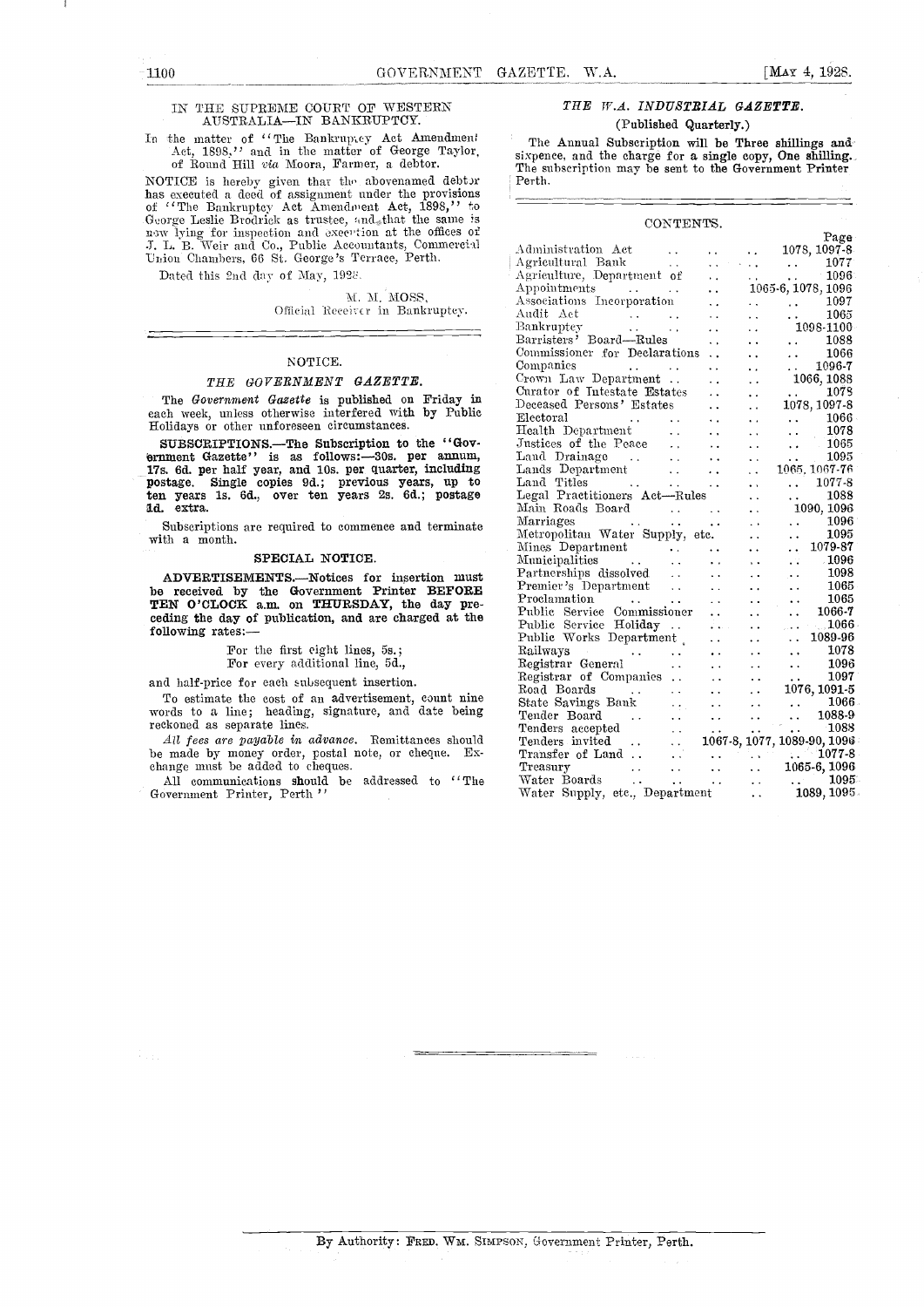

# Government Gazette

## PERTH, FRIDAY, 4 MAY 1928 No. 22

© STATE OF WESTERN AUSTRALIA

#### **CONTENTS**

Administration Act Agricultural Bank Agriculture, Department of Appointments Associations Incorporation Audit Act Bankruptcy Barristers' Board—Rules Commissioner for Declarations Companies Crown Law Department Curator of Intestate Estates Deceased Persons' Estates Electoral Health Department Justices of the Peace Land Drainage Lands Department Land Titles Legal Practitioners Act—Rules Main Roads Board Marriages Metropolitan Water Supply, etc. Mines Department Municipalities Partnerships dissolved Premier's Department Proclamation Public Service Commissioner Public Service Holiday Public Works Department Railways Registrar General Registrar of Companies Road Boards State Savings Bank Tender Board Tenders accepted Tenders invited Transfer of Land Treasury